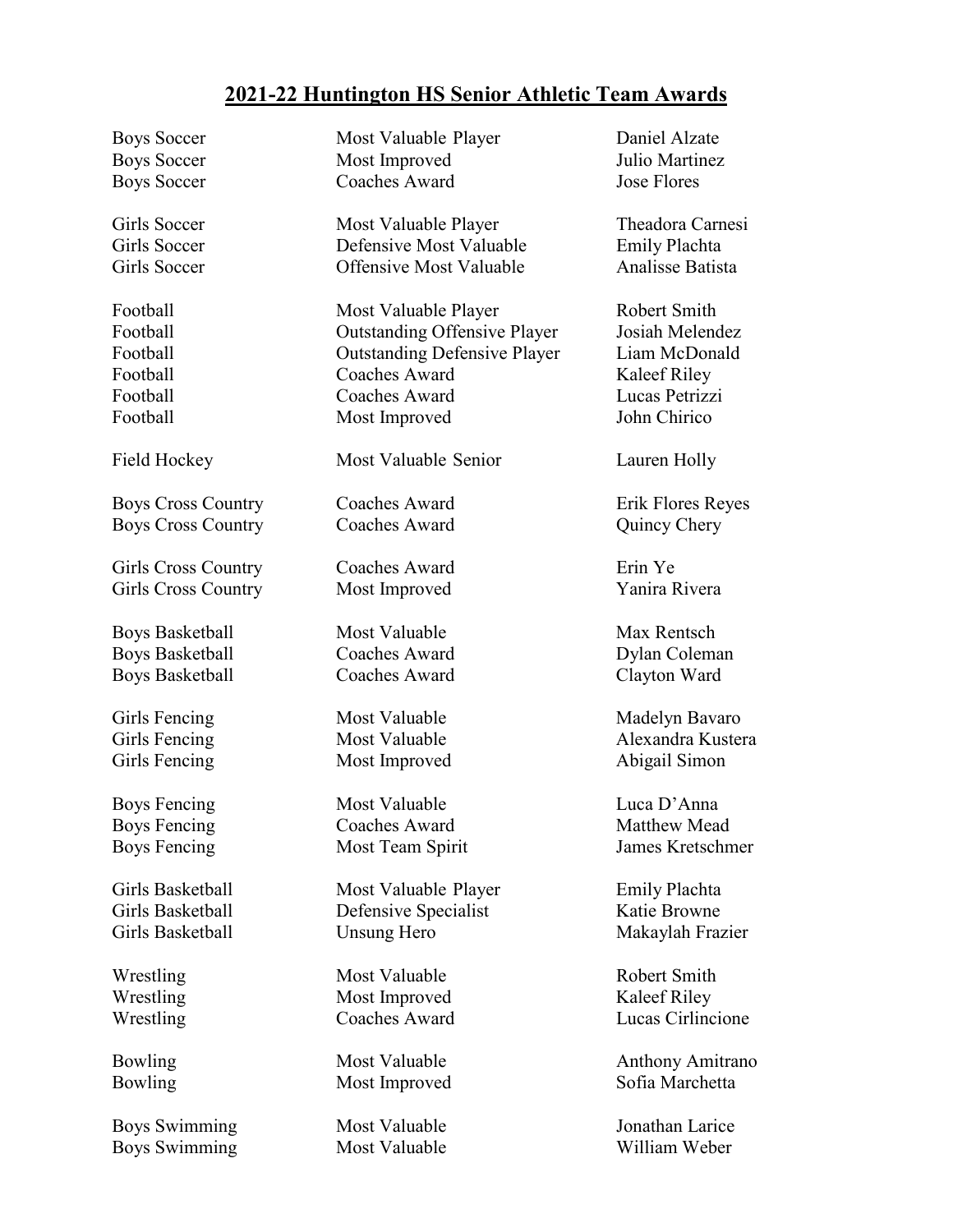Girls Spring Track Most Valuable **Most Olivia Conte** Girls Spring Track Most Improved Emma Brendel Girls Spring Track Coaches Award Brianna Halbeisen Girls Spring Track Coaches Award Analisse Batista

Girls Winter Track Most Valuable Analisse Batista Girls Winter Track Most Valuable Kiana Nosile Girls Winter Track Most Improved Erin Ye

Boys Winter Track Most Valuable Julio Martinez Boys Winter Track Most Improved Tylill Evans Boys Winter Track Coaches Award Nicholas Grover

Boys Spring Track Most Valuable Quincy Chery Boys Spring Track Most Valuable Julio Martinez Boys Spring Track Most Valuable Micholas Grover

Girls Volleyball Most Valuable Shannon Kehoe Girls Volleyball Coaches Award Grace Stolfa

Girls Swimming **Most Valuable** Caelan Clayton Girls Swimming Most Improved Sydney Cordeiro Girls Swimming Coaches Award Ainsley Proctor

Girls Tennis Most Valuable Tallulah Pitti

Baseball Most Valuable Dylan Schnitzer Baseball Most Improved Theodore Gress

Boys Lacrosse Most Valuable Defense Jahiem Hawkins Boys Lacrosse Most Valuable Offense Aidan McNulty Boys Lacrosse Most Improved Liam Lennon

Girls Lacrosse Most Valuable Offense Katie Browne Girls Lacrosse Most Valuable Midfield Gretel Cassell Girls Lacrosse Most Valuable Defense Tallulah Pitti

Boys Tennis **Most Valuable** Sean Hassett

Girls Tennis Most Valuable Alyson Baker

Golf Most Valuable Joseph Sclafani Golf Most Improved Kevin Drake

Baseball Coaches Award Matthew Beasley

Boys Spring Track Most Improved Cristian Avelar-Romero

Girls Volleyball Coaches Award Kianna Criscuola

Softball Most Valuable Madelyn Bavaro Softball Most Improved Sophia Toscano Softball Coaches Award Cynthia Contreras

Boys Tennis Coaches Award Matthew Minicozzi Boys Tennis Coaches Award William Weber